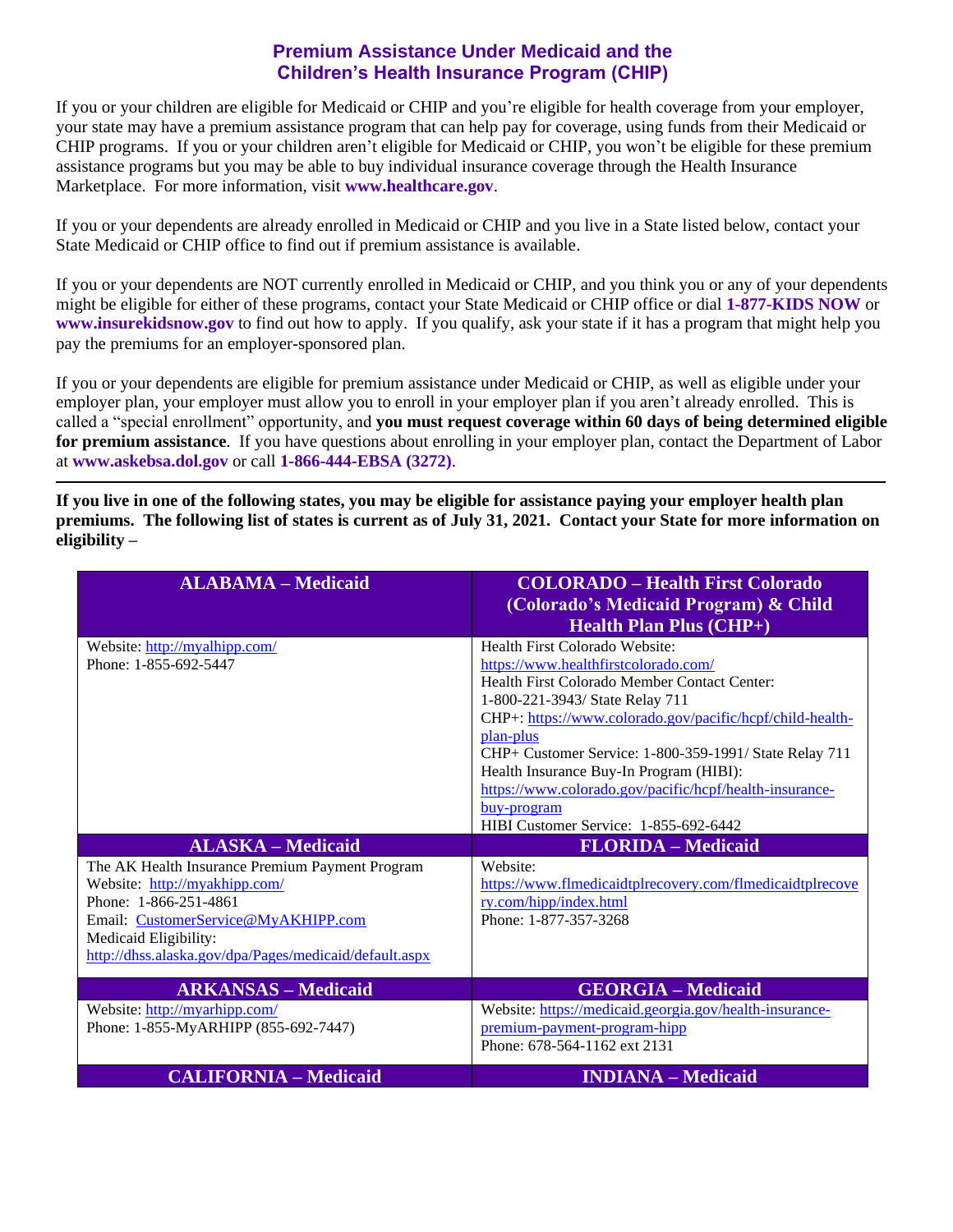Website: Health Insurance Premium Payment (HIPP) Program <http://dhcs.ca.gov/hipp> Phone: 916-445-8322 Email: [hipp@dhcs.ca.gov](mailto:hipp@dhcs.ca.gov)

| <b>IOWA</b> - Medicaid and CHIP (Hawki)                                                | <b>MONTANA - Medicaid</b>                                               |
|----------------------------------------------------------------------------------------|-------------------------------------------------------------------------|
| Medicaid Website:                                                                      | Website:                                                                |
| https://dhs.iowa.gov/ime/members                                                       | http://dphhs.mt.gov/MontanaHealthcarePrograms/HIPP                      |
| Medicaid Phone: 1-800-338-8366                                                         | Phone: 1-800-694-3084                                                   |
| Hawki Website:<br>http://dhs.iowa.gov/Hawki                                            |                                                                         |
| Hawki Phone: 1-800-257-8563                                                            |                                                                         |
| <b>HIPP</b> Website:                                                                   |                                                                         |
| https://dhs.iowa.gov/ime/members/medicaid-a-to-z/hipp                                  |                                                                         |
| HIPP Phone: 1-888-346-9562                                                             |                                                                         |
| <b>KANSAS - Medicaid</b><br>Website: https://www.kancare.ks.gov/                       | <b>NEBRASKA - Medicaid</b><br>Website: http://www.ACCESSNebraska.ne.gov |
| Phone: 1-800-792-4884                                                                  | Phone: 1-855-632-7633                                                   |
|                                                                                        | Lincoln: 402-473-7000                                                   |
|                                                                                        | Omaha: 402-595-1178                                                     |
| <b>KENTUCKY - Medicaid</b>                                                             | <b>NEVADA</b> - Medicaid                                                |
| Kentucky Integrated Health Insurance Premium Payment                                   | Medicaid Website: http://dhcfp.nv.gov                                   |
| Program (KI-HIPP) Website:<br>https://chfs.ky.gov/agencies/dms/member/Pages/kihipp.asp | Medicaid Phone: 1-800-992-0900                                          |
| $\underline{\mathbf{X}}$                                                               |                                                                         |
| Phone: 1-855-459-6328                                                                  |                                                                         |
| Email: KIHIPP.PROGRAM@ky.gov                                                           |                                                                         |
| <b>KCHIP</b> Website:                                                                  |                                                                         |
| https://kidshealth.ky.gov/Pages/index.aspx                                             |                                                                         |
| Phone: 1-877-524-4718                                                                  |                                                                         |
|                                                                                        |                                                                         |
| Kentucky Medicaid Website: https://chfs.ky.gov                                         |                                                                         |
|                                                                                        |                                                                         |
| <b>LOUISIANA - Medicaid</b>                                                            | <b>NEW HAMPSHIRE - Medicaid</b>                                         |
| Website: www.medicaid.la.gov or www.ldh.la.gov/lahipp                                  | Website: https://www.dhhs.nh.gov/oii/hipp.htm                           |
| Phone: 1-888-342-6207 (Medicaid hotline) or 1-855-618-                                 | Phone: 603-271-5218                                                     |
| 5488 (LaHIPP)                                                                          | Toll free number for the HIPP program: 1-800-852-3345, ext              |
|                                                                                        | 5218                                                                    |
| <b>MAINE - Medicaid</b>                                                                | <b>NEW JERSEY - Medicaid and CHIP</b>                                   |
| <b>Enrollment Website:</b>                                                             | Medicaid Website:                                                       |
| https://www.maine.gov/dhhs/ofi/applications-forms                                      | http://www.state.nj.us/humanservices/                                   |
| Phone: 1-800-442-6003<br>TTY: Maine relay 711                                          | dmahs/clients/medicaid/<br>Medicaid Phone: 609-631-2392                 |
|                                                                                        | CHIP Website: http://www.njfamilycare.org/index.html                    |
| Private Health Insurance Premium Webpage:                                              | CHIP Phone: 1-800-701-0710                                              |
| https://www.maine.gov/dhhs/ofi/applications-forms                                      |                                                                         |
| Phone: -800-977-6740.                                                                  |                                                                         |
| TTY: Maine relay 711<br><b>MASSACHUSETTS - Medicaid and CHIP</b>                       | <b>NEW YORK - Medicaid</b>                                              |
| Website: https://www.mass.gov/info-details/masshealth-                                 | Website: https://www.health.ny.gov/health_care/medicaid/                |
| premium-assistance-pa                                                                  | Phone: 1-800-541-2831                                                   |
|                                                                                        |                                                                         |
| Phone: 1-800-862-4840                                                                  |                                                                         |
| <b>MINNESOTA - Medicaid</b><br>Website:                                                | <b>NORTH CAROLINA - Medicaid</b>                                        |
| https://mn.gov/dhs/people-we-serve/children-and-                                       | Website: https://medicaid.ncdhhs.gov/<br>Phone: 919-855-4100            |
| families/health-care/health-care-programs/programs-and-                                |                                                                         |
| services/other-insurance.jsp<br>Phone: 1-800-657-3739                                  |                                                                         |